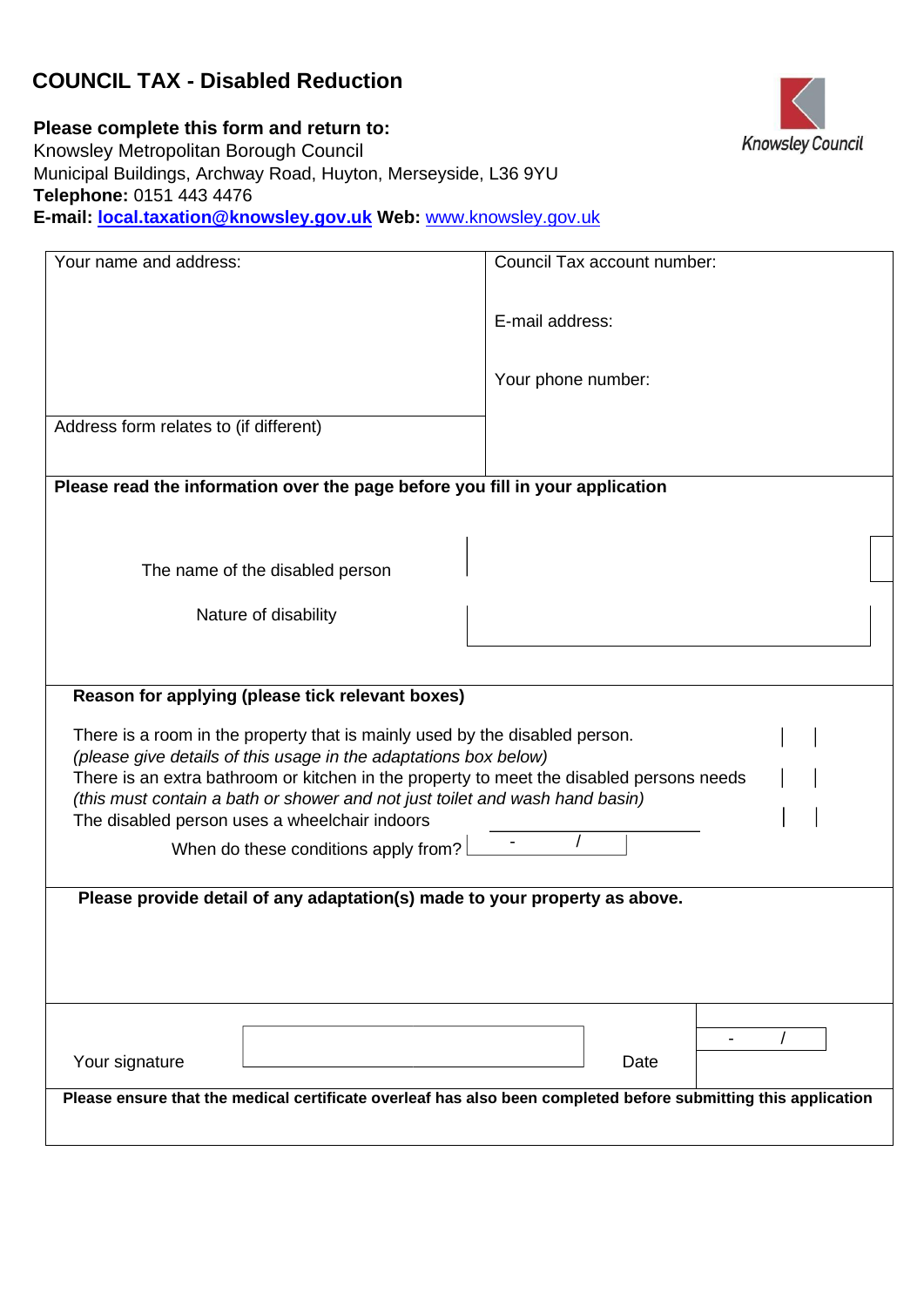**Council Tax and Data Protection** - How we will use your information.

The information that you provide will be processed in accordance with the provisions of the Data Protection Act 1998 and relevant legislation. This authority has a duty to protect public funds it administers, and may use information held about you for the prevention and detection of fraud and other lawful purposes. This may include, but not be limited to, matching council tax data with Electoral Registration records. The council will also use the information for the purpose of performing any of its statutory enforcement duties. It will make any disclosures required by law and may also share this information with other bodies responsible for auditing or administering public funds. We will not disclose your personal information to third parties for marketing purposes

### **Any changes in circumstances should be notified to the council within 21 days.**

You must ask a doctor or other qualified person, such as an occupational therapist or a social worker, to complete this certificate.

## **Medical Certificate**

I confirm that the person named overleaf is disabled and that in my opinion, the facilities ticked are essential or of major importance to the well being of that person.

| Signature:  | <b>Profession:</b>        |  |
|-------------|---------------------------|--|
| Name and ad | dress:                    |  |
|             |                           |  |
|             |                           |  |
|             |                           |  |
|             |                           |  |
| Date:       | <b>Authorising stamp:</b> |  |
|             |                           |  |
|             |                           |  |
|             |                           |  |

# **COUNCIL TAX – DISABLED REDUCTION APPLICATION**

### **Who can apply?**

If you have adapted your home to meet the needs of a disabled person who lives there and he/she is permanently and substantially disabled, you may be entitled to a reduction in the amount of Council Tax you pay. The property must be the disabled person's main residence.

The adaptations that qualify are:

- a room (not a kitchen or bathroom), mainly used by the disabled person; an extra kitchen or bathroom needed to meet the disabled person's needs; **or**
- enough floor space for a wheelchair that is used indoors.

Small modifications alone, for example, a stair lift or bath hoist, are not automatically enough for us to grant relief.

#### **How do I apply?**

If you think that you meet these conditions, fill in the application form and return it to us. Please provide as much detailed information as possible and any supporting evidence, e.g. photographs, planning completion notice, proof of benefits etc **What happens if I qualify?** 

We will send you an adjusted bill, charging you as if your property were in the valuation band below the one the Listing Officer has actually given it.